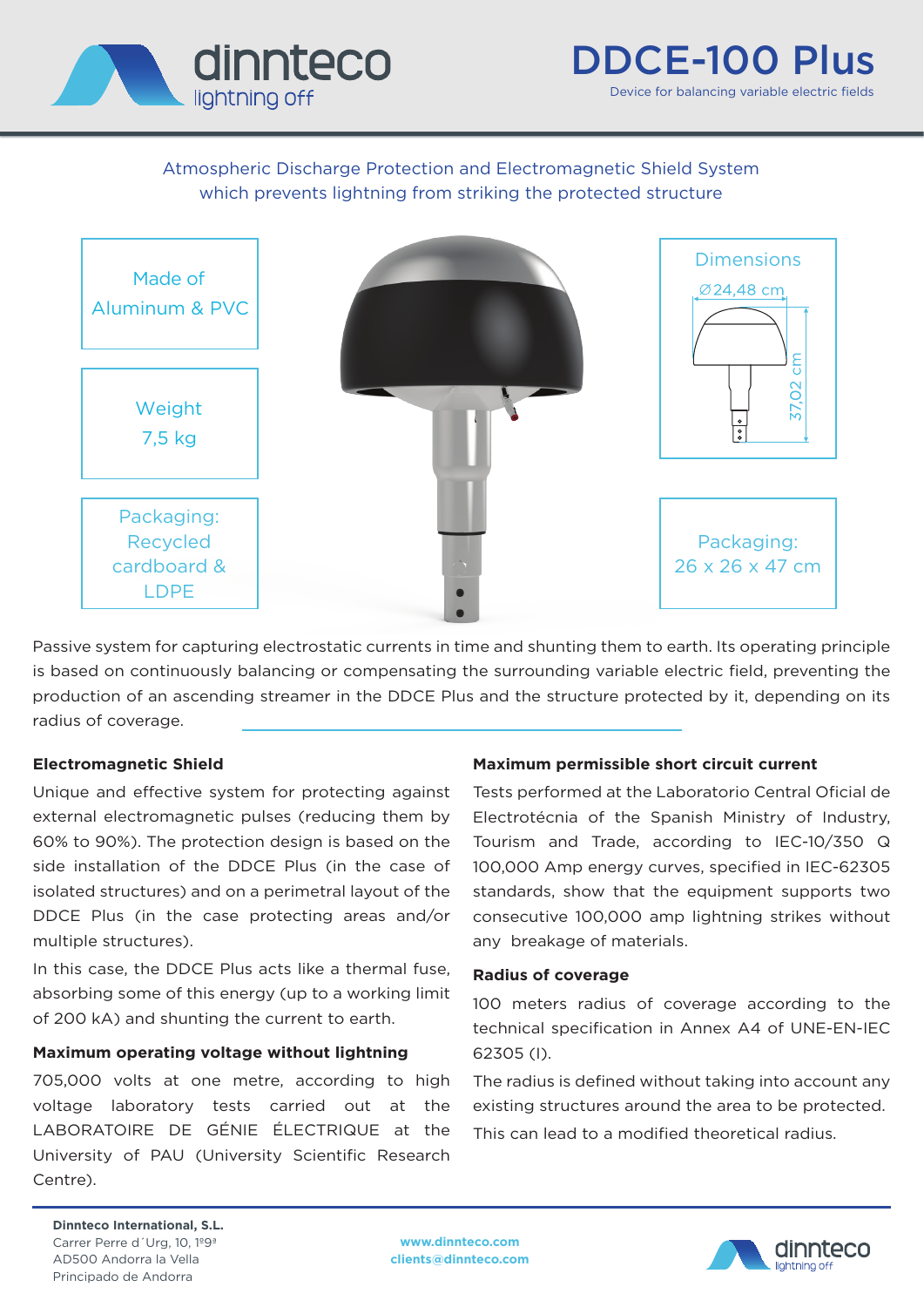#### **Protection effectiveness**

99% reduction in direct lightning strikes on the protected structure. In case of a direct lightning strike (1%) or indirect effects induced by external surges induced in the protected structure, the DDCE acts as a thermal fuse, absorbing part of the lightning energy in the form of heat as it components melts.

Overvoltage protectors should be installed to protection against the indirect effects in the form of external induced overvoltages, which may be transmitted through the earth, as shown below:



## **Applications**

All kind of structures on land and at sea

Unique and effective system for the protection of structures in environments with risk of fire and explosion (ATEX) and/or located in areas of high risk of lightning strikes (telecom towers, radars installations, structures in mountain areas, etc.).

## **Installation**



#### Type 1 Protectors:

For a nominal voltage of 230 V, 50 KA, ≤ 4KV F+N

## Type 1 + 2 Protectors:

For nominal voltage of 230/400 V, 50 KA,  $\leq 4$ KV 3F+N

Protection for telephone line or ADSL Type 1:

20 KA

#### Type 2 Protectors:

Nominal discharge current C2 (8/20 us) 2,5 KA

Type 1 + 3 Protector for TV/SAT Antenna:

Nominal discharge current C2 (8/20 us) 10 KA

Once a mast of the correct height has been selected, with an internal cross section of 42 mm, drill an 8 mm diametre hole through the mast 32 mm from the edge, making sure there is a good mechanical joint and firm fixing between the DDCE Plus and the mast.

The downwire connecting the DDCE Plus to the earth connection must be as direct as possible, fixing the cable path with flanges and avoiding any curves of lees than 20 cm radius.

Ensure that the cable path is always downwards.

**Dinnteco International, S.L.** Carrer Perre d´Urg, 10, 1º9ª AD500 Andorra la Vella Principado de Andorra

**www.dinnteco.com clients@dinnteco.com**